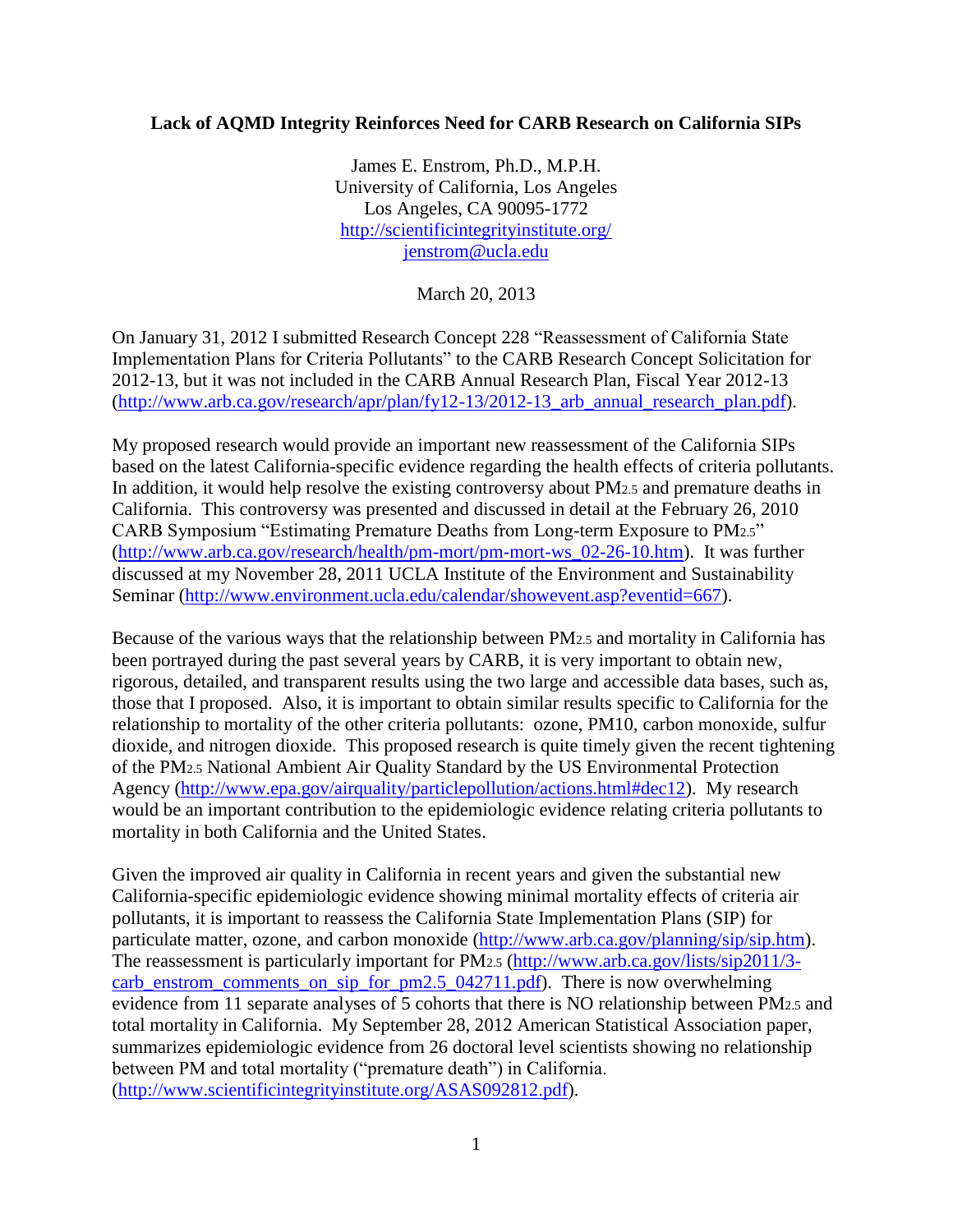In addition, there are serious problems with the national evidence regarding PM2.5 health effects. A November 15, 2011 letter by Congressmen Andy Harris and Paul Broun describes the flawed PM2.5 science and flawed cost-benefit analyses that are based on this flawed science [\(http://science.house.gov/press-release/harris-and-broun-question-administration%E2%80%99s](http://science.house.gov/press-release/harris-and-broun-question-administration%E2%80%99s-environmental-cost-benefit-analyses)[environmental-cost-benefit-analyses\)](http://science.house.gov/press-release/harris-and-broun-question-administration%E2%80%99s-environmental-cost-benefit-analyses) and a March 4, 2013 letter by Congressman Lamar Smith and Senator David Vitter calls for transparency and release of secret data used in PM2.5 studies [\(http://science.house.gov/press-release/smith-vitter-reiterate-call-transparency-and-release-epa](http://science.house.gov/press-release/smith-vitter-reiterate-call-transparency-and-release-epa-secret-data)[secret-data\)](http://science.house.gov/press-release/smith-vitter-reiterate-call-transparency-and-release-epa-secret-data).

Furthermore, the California SIPs need to be put into overall public health and economic perspective given the fact that, as of 2009, California had the third lowest total age-adjusted death rate among all fifty states [\(http://www.cdc.gov/nchs/data/databriefs/db64.pdf\)](http://www.cdc.gov/nchs/data/databriefs/db64.pdf). The low total death rate for California does not support the notion that criteria pollutants are causing premature deaths or other serious health problems in California. In particular, this public health and economic perspective must be applied to the South Coast Air Quality Management District (AQMD) and the Air Quality Management Plan (AQMP) for the South Coast Air Basin (SCAB) [\(http://aqmd.gov/\)](http://aqmd.gov/). The SCAB includes Orange Country and the urban portions of Los Angeles, Riverside, and San Bernardino Counties, representing about 17 million residents. SCAB residents have very good overall health relative to other Americans. As of 2009, the SCAB had an age-adjusted total death rate that was 12% below the national average, lower than the death rate in every state except Hawaii [\(http://www.scientificintegrityinstitute.org/ASAS092812.pdf\)](http://www.scientificintegrityinstitute.org/ASAS092812.pdf).

Since my research proposal was not accepted in 2012, it should be reconsidered in 2013, in light of the ongoing need for independent examination of the SIPs in California. This problem is illustrated by the serious flaws in the 2012 AQMP, that was approved by the AQMD Governing Board on December 7, 2012 [\(http://aqmd.gov/aqmp/2012aqmp/Final/index.html\)](http://aqmd.gov/aqmp/2012aqmp/Final/index.html) and February 1, 2013 [\(http://www.aqmd.gov/aqmp/2012aqmp/Final-February2013/ApprovedBoardPackage.pdf\)](http://www.aqmd.gov/aqmp/2012aqmp/Final-February2013/ApprovedBoardPackage.pdf). These flaws are enumerated below and they must be addressed and corrected by the AQMD Governing Board before implementation of 2012 AQMP and before proceeding with development of 2015 AQMP. These problems have previously been brought to the attention of the AQMD staff and the AQMD Board and they have not yet been properly acted upon.

1) The Final December 2012 AQMP [\(http://aqmd.gov/aqmp/2012aqmp/Final/index.html\)](http://aqmd.gov/aqmp/2012aqmp/Final/index.html) should comply with all provisions of California Health and Safety Code (CHSC) Section 40471 (b) before it is implemented: "On or before December 31, 2001, and every three years thereafter, as part of the preparation of the air quality management plan revisions, the south coast district board, in conjunction with a public health organization or agency, shall prepare a report on the health impacts of particulate matter air pollution in the South Coast Air Basin. The south coast district board shall submit its report to the advisory council appointed pursuant to Section 40428 for review and comment. The advisory council shall undertake peer review concerning the report prior to its finalization and public release. The south coast district board shall hold public hearings concerning the report and the peer review, and shall append to the report any additional material or information that results from the peer review and public hearings." [\(http://www.leginfo.ca.gov/cgi-bin/displaycode?section=hsc&group=40001-41000&file=40460-](http://www.leginfo.ca.gov/cgi-bin/displaycode?section=hsc&group=40001-41000&file=40460-40471) [40471\)](http://www.leginfo.ca.gov/cgi-bin/displaycode?section=hsc&group=40001-41000&file=40460-40471).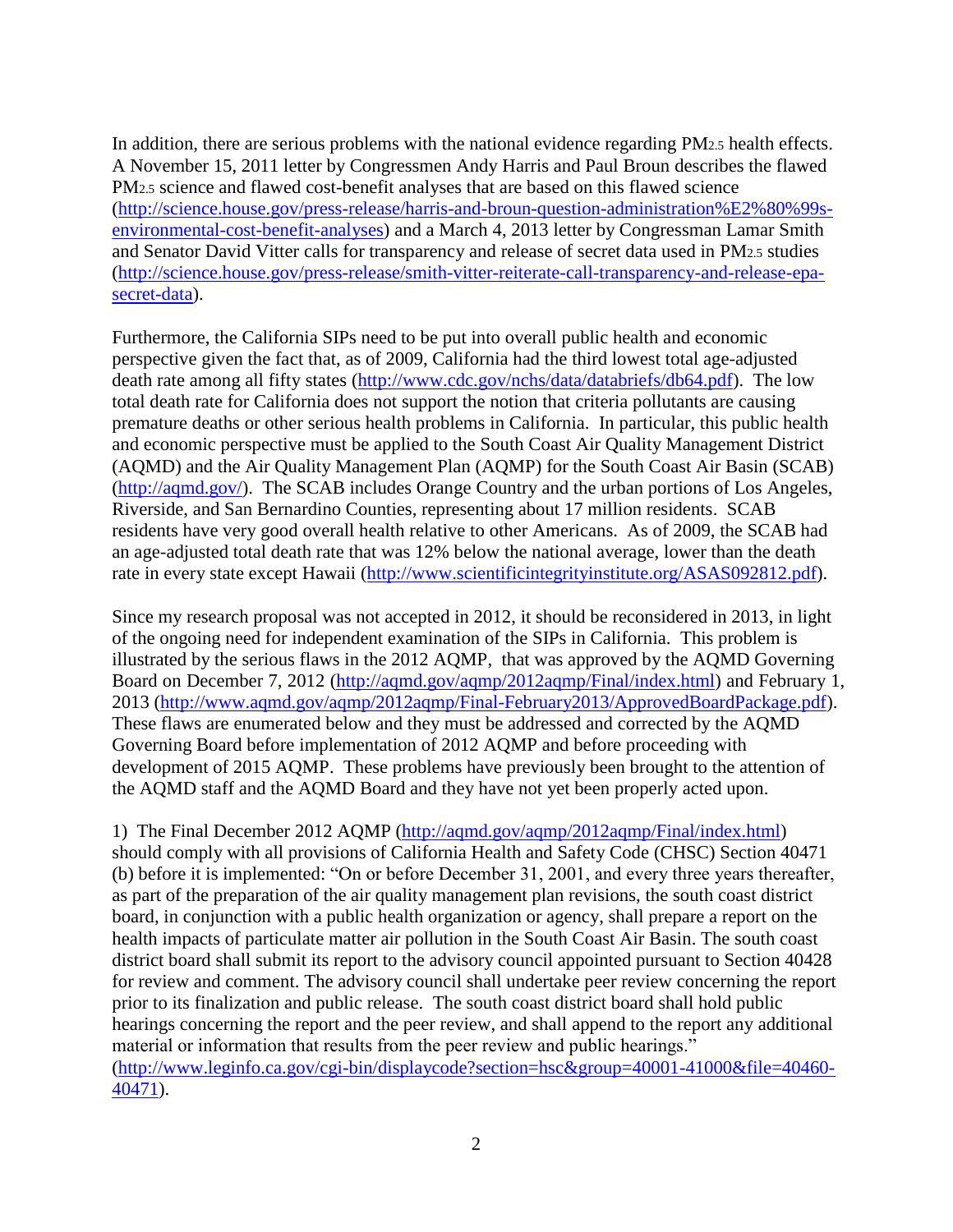Particularly important is the provision that the "south coast district board shall hold public hearings" specifically devoted to the "report on the health impacts of particulate matter air pollution in the South Coast Air Basin." No such hearings were held before the full Board in 2001, 2004, 2007, 2010, or at any other time, based on my analysis of Board hearing records. AQMD staff hearings to not satisfy this requirement. The Board hearing required in 2013 should be held as soon as possible, particularly before implementing the 2012 AQMP and before developing the 2015 AQMP. I have made several requests for these Board hearings since September 20, 2012 and two of these requests are included as pages in the Final 2012 AQMP Appendix I [\(http://aqmd.gov/aqmp/2012aqmp/Final/AppI.pdf\)](http://aqmd.gov/aqmp/2012aqmp/Final/AppI.pdf).

## 2) The Final 2012 AQMP Chapter 2 Health Effects

[\(http://aqmd.gov/aqmp/2012aqmp/Final/Ch2.pdf\)](http://aqmd.gov/aqmp/2012aqmp/Final/Ch2.pdf) and Appendix I Health Effects [\(http://aqmd.gov/aqmp/2012aqmp/Final/AppI.pdf\)](http://aqmd.gov/aqmp/2012aqmp/Final/AppI.pdf) seriously misrepresent and exaggerate the health effects and health impacts of PM in the SCAB. These documents do not properly recognize the overwhelming evidence, by 26 doctoral level scientists, of NO relationship between PM (PM2.5 and PM10) and total mortality ("premature deaths") in the SCAB and California. This evidence is summarized in my September 28, 2012 ASA JSM paper [\(http://www.scientificintegrityinstitute.org/ASAS092812.pdf\)](http://www.scientificintegrityinstitute.org/ASAS092812.pdf), which is included among Appendix I comments.

## 3) The Final 2012 AQMP Socioeconomic Report

[\(http://aqmd.gov/aqmp/2012aqmp/Final/FinalSocioeconomicReport.pdf\)](http://aqmd.gov/aqmp/2012aqmp/Final/FinalSocioeconomicReport.pdf) is severely flawed and must be redone by objective statisticians and economists. Table 3-5 on page 3-10 claims to show "the quantifiable health benefit of improved air quality associated with the 2012 AQMP for PM<sub>2.5</sub> morbidity and mortality relative to air quality without the Plan." However, 99% of \$2.247 billion per year in health benefits is illusory because no PM2.5 mortality will avoided by implementation of the 2012 AQMP. The Health Benefit Assessment for the 2012 AQMP SES Report by former US EPA economist Leland Deck is invalid because he was improperly awarded a sole-source contract in 2006 based on incorrect use of the "endangerment of public health" provision in Consultant Selection Policy [\(http://aqmd.gov/hb/2006/October/06103a.html\)](http://aqmd.gov/hb/2006/October/06103a.html). Since well before 2006 there has been no "endangerment of public health" in SCAB due to air pollution because these health effects have been minimal in recent years as documented by the evidence in my September 28, 2012 ASA JSM paper and numerous other sources.

## 4) Based on CHSC Section 40420 (a)(5) [\(http://www.leginfo.ca.gov/cgi-](http://www.leginfo.ca.gov/cgi-bin/displaycode?section=hsc&group=40001-41000&file=40420-40428)

[bin/displaycode?section=hsc&group=40001-41000&file=40420-40428\)](http://www.leginfo.ca.gov/cgi-bin/displaycode?section=hsc&group=40001-41000&file=40420-40428), former Riverside Mayor Ronald O. Loveridge did not satisfy the requirements to serve as the AQMD representative of the cities in Riverside County after December 11, 2012, when his term as Mayor ended [\(http://www.pe.com/local-news/riverside-county/riverside/riverside-headlines](http://www.pe.com/local-news/riverside-county/riverside/riverside-headlines-index/20121211-riverside-new-mayor-william-rusty-bailey-takes-gavel.ece)[index/20121211-riverside-new-mayor-william-rusty-bailey-takes-gavel.ece\)](http://www.pe.com/local-news/riverside-county/riverside/riverside-headlines-index/20121211-riverside-new-mayor-william-rusty-bailey-takes-gavel.ece). His replacement, Wildomar City Councilman Ben Benoit, was selected on November 19, 2012 [\(http://lakeelsinore-wildomar.patch.com/articles/mayor-benoit-appointed-to-south-coast-air](http://lakeelsinore-wildomar.patch.com/articles/mayor-benoit-appointed-to-south-coast-air-quality-management-district-board)[quality-management-district-board\)](http://lakeelsinore-wildomar.patch.com/articles/mayor-benoit-appointed-to-south-coast-air-quality-management-district-board), but he was not sworn in as a AQMD Governing Board Member until March 1, 2013 [\(http://aqmd.gov/news1/2013/bs030113.htm\)](http://aqmd.gov/news1/2013/bs030113.htm). AQMD Board votes after December 11, 2012 that included former Mayor Loveridge should not be considered valid.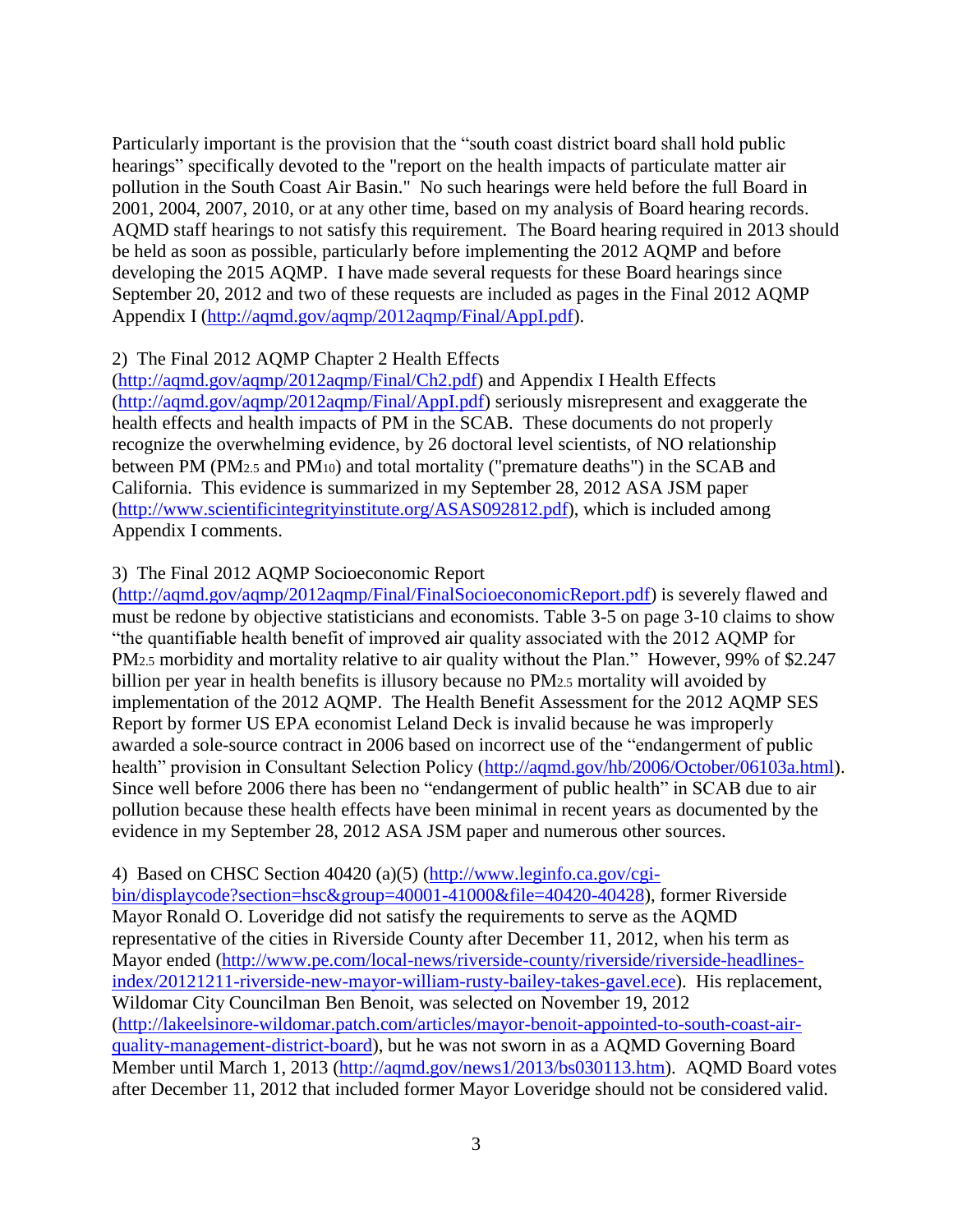5) Clark E. Parker, Ph.D. [\(http://www.aqmd.gov/bios/bm\\_parker\\_clark.html\)](http://www.aqmd.gov/bios/bm_parker_clark.html) has been an AQMD Board member since June 1, 2012 and he has seemingly impressive educational credentials. However, "Dr." Parker has not addressed my serious and repeated concerns about the AQMD and the 2012 AQMP. He did not respond to my July 25, 2012 letter, which included my June 4, 2012 rebuttal to the inaccurate AQMD characterization of air pollution health effects in the SCAB [\(http://www.ocregister.com/opinion/air-357230-california-pollution.html\)](http://www.ocregister.com/opinion/air-357230-california-pollution.html). He listened to my [December 7, 2012 AQMD testimony](http://scientificintegrityinstitute.org/Enstrom.MP3) against the 2012 AQMP, but he ignored all of it and voted to approve the 2012 AQMP. On January 18, 2013 I handed him my serious criticism of the 2012 AQMD [\(http://www.scientificintegrityinstitute.org/Enstrom011813.pdf\)](http://www.scientificintegrityinstitute.org/Enstrom011813.pdf) , but he has entirely ignored it. Because his total lack of response is very unprofessional, I have carefully examined his educational credentials and have found several serious errors.

"Dr." Parker claims a Ph.D. from the University of Central Arizona. However, the ProQuest Dissertation Database [\(http://disexpress.umi.com/dxweb\)](http://disexpress.umi.com/dxweb) shows no Ph.D. awarded to any "Clark" Parker." Also, there is no record of a University of Central Arizona. There is a Central Arizona College [\(http://www.centralaz.edu/\)](http://www.centralaz.edu/), but this community college does not award Ph.D. degrees. He claims a Doctor of Laws degree from Laurence University, but there is no record of a Laurence University. There is a Lawrence University [\(http://www.lawrence.edu/\)](http://www.lawrence.edu/), but this undergraduate college does not award law degrees. Finally, he claims a Master of Science degree from the University of Redlands, but I can confirm only a 1981 Master of Arts degree [\(http://www.scientificintegrityinstitute.org/Redlands1981.pdf\)](http://www.scientificintegrityinstitute.org/Redlands1981.pdf). Further details on "Dr." Parker's false degrees have been compiled [\(http://www.scientificintegrityinstitute.org/Parker021913.pdf\)](http://www.scientificintegrityinstitute.org/Parker021913.pdf). If AQMD is to maintain integrity on its Governing Board, "Dr." Parker must be removed from the AQMD Board for dishonesty and credential fraud and all AQMD Board motions in which he participated, particularly those regarding the 2012 AQMP, should not be considered valid.

6) Joseph K. Lyou, Ph.D. [\(http://aqmd.gov/bios/bm\\_lyou\\_joe.html\)](http://aqmd.gov/bios/bm_lyou_joe.html) has been an AQMD Board member since 2007. Since 2010 he has also been President and CEO of the Coalition for Clean Air [\(http://ccair.org/staff-a-board/staff-521\)](http://ccair.org/staff-a-board/staff-521). CCA is an environmental advocacy organization that promotes air pollution regulations and related actions. Its website includes totally inaccurate and undocumented claims about air pollution health effects. For instance, CCA "Facts About Air Pollution" claim "9000 Californians die prematurely each year because of air pollution" [\(http://ccair.org/facts-about-air-pollution/10-air-pollution-facts\)](http://ccair.org/facts-about-air-pollution/10-air-pollution-facts). The 2010-11 CCA Annual Report claims "Air pollution causes 19,000 premature deaths a year in California" [\(http://ccair.org/images/pdf/CCA\\_AnnualReport2010-11.pdf\)](http://ccair.org/images/pdf/CCA_AnnualReport2010-11.pdf). Neither of these vastly different claims is documented with actual references. Moreover, both of these claims are contradicted by overwhelming peer-reviewed epidemiologic evidence that NO Californians die prematurely because of air pollution, particularly PM and ozone

[\(http://www.scientificintegrityinstitute.org/ASAS092812.pdf\)](http://www.scientificintegrityinstitute.org/ASAS092812.pdf). These inaccurate CCA claims are consistent with the fact the Dr. Lyou has no formal training in epidemiology, statistics, or environmental sciences, as best as I can determine. The ProQuest Dissertation Database [\(http://disexpress.umi.com/dxweb\)](http://disexpress.umi.com/dxweb) shows that the title of his 1990 UC Santa Cruz Ph.D. dissertation is "The social psychology of U.S.-Soviet arms control negotiations: The role and experience of the U.S. negotiator and delegation."